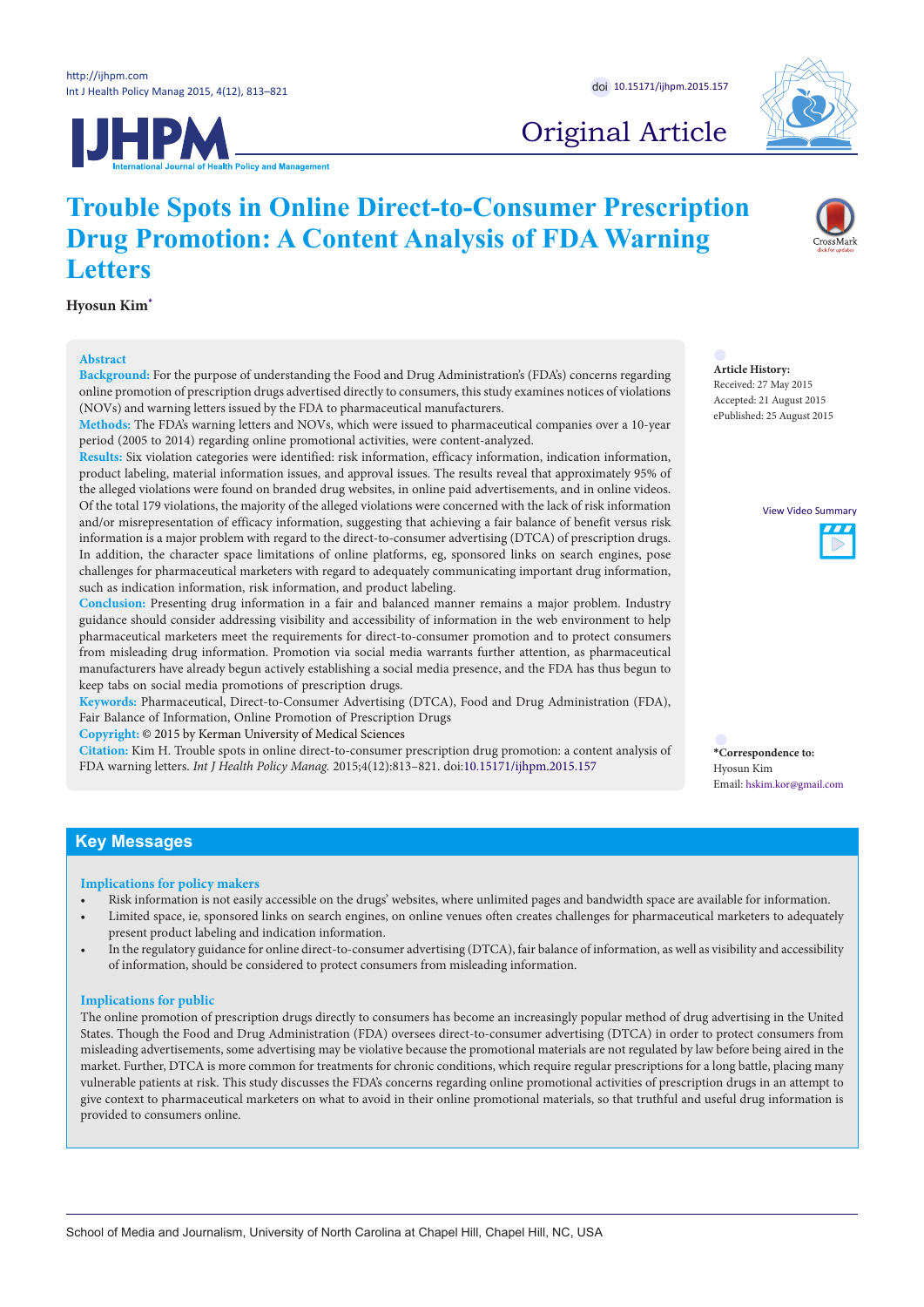## **Background**

The online promotion of prescription drugs directly to consumers has become an increasingly popular method of drug advertising in the United States. Traditionally, pharmaceutical companies' promotional efforts were directed almost exclusively to physicians and healthcare providers.<sup>1</sup> In the 1990s, however, pharmaceutical manufacturers took their promotional efforts one step further and began marketing prescription drugs directly to consumers. At that time, the Food and Drug Administration (FDA) guidelines, which were tailored to print media, made it impractical to advertise prescription drugs in television commercials due to extensive disclosure requirements.<sup>[1](#page-7-0)</sup> In 1997, in response to advertisers' needs in the pharmaceutical market and the changing media environment, the FDA updated its regulatory guidelines for broadcast direct-to-consumer advertising (DTCA) and clarified ways that information about prescription drugs could be presented in broadcast media, subsequently leading to an exponential increase in television commercials for prescription drugs.<sup>1</sup> These new FDA guidelines thus opened a new marketing era, bringing with it broader opportunities for consumers to make informed decisions about health-related concerns, in addition to flooding the pharmaceutical market with DTCA.<sup>[2](#page-7-1)</sup>

Consequently, pharmaceutical marketing expenditures for DTCA have increased rapidly since the end of the last millennium. For example, although the pharmaceutical industry spent \$12 million on DTCA in 1989, its marketing expenditures skyrocketed to \$2.38 billion in 2001, an almost 200-fold increase in 12 years.<sup>2[,3](#page-7-2)</sup> Furthermore, in 2008, \$4.7 billion was spent on DTCA, accounting for almost one-fourth of the pharmaceutical companies' marketing expenditures for all promotional activities[.4](#page-7-3) Due to new drugs being launched in the pharmaceutical market, DTCA spending reached its peak between 2004 and 2006, evidenced by the fact that the most heavily advertised drugs were also the topselling drugs in the US market.<sup>1</sup> A recent study reported that pharmaceutical manufacturers continue to spend significant amounts on DTCA (\$3.1 billion in  $2012$ ),<sup>[5](#page-8-0)</sup> although health professional-directed promotions are still dominant.

Currently, the DTCA of prescription drugs in broadcast and print media encourages consumers to visit drug websites for further information about the product.<sup>6</sup> This allows advertisers to take advantage of online platforms and use more diverse approaches to reach consumers than was possible even a decade or two ago. They are actively engaging with consumers online and experimenting with new online media platforms, eg, social media, establishing an online presence and promoting their prescription drugs.<sup>7[,8](#page-8-3)</sup> However, as online advertising becomes an increasingly integral part of prescription drug promotion, the lack of clear guidance regarding online promotion has created challenges for pharmaceutical marketers[.7](#page-8-2)

Therefore, based on an analysis of the alleged violations found in warning letters and untitled letters that have been issued to pharmaceutical manufacturers by the FDA in a recent 10-year span with regard to online DTC promotion of prescription drugs, the present study aims to diagnose issues that pharmaceutical marketers should avoid in their online promotional materials to protect consumers from misleading

information. This study of FDA warning letters and notices of violations (NOVs) regarding alleged violations found in the online DTCA of prescription drugs appears to be unique in the literature at present.

## **Literature Review**

#### FDA Regulation of Prescription Drug Advertising

For the purpose of protecting public health, the FDA oversees prescription drug advertising to ensure that consumers receive accurate and science-based information about prescription drugs.[9](#page-8-4) The authority of the FDA includes determining whether the advertising contains any information that could possibly mislead consumers.<sup>9</sup> However, according to federal law, the FDA may not compel pharmaceutical companies to submit prescription drug-related DTCA for approval; rather, many drug companies are encouraged to seek advice from the FDA voluntarily before releasing their ads. This current scenario indicates that the public could see ads that may include false or misleading information before the FDA can take action on any unlawful claims the pharmaceutical companies may have made in their advertisements.<sup>10</sup>

In order to regulate drug companies' marketing activities, the usual policy is for the Office of Prescription Drug Promotion (OPDP) within the FDA to send letters to pharmaceutical companies and request that they remove ads or stop unlawful promotional activities if the OPDP alleges that their ads violate the law[.10](#page-8-5) Generally, the FDA finds that the DTCA of prescription drugs is allegedly unlawful if such ads state or imply that unproven drugs can treat a condition, claim benefits without providing adequate evidence, falsely represent data from studies, overstate efficacy, or omit or downplay risk information[.10](#page-8-5) The OPDP issues 2 types of letters to pharmaceutical companies to notify them of alleged violations[.2](#page-7-1) One is a NOV, also called an untitled letter, and the other is a warning letter. Untitled letters are sent to drug companies for minor violations, whereas warning letters are issued for serious violations and imply that the FDA will proceed with further regulations if the cited company does not take corrective action or respond to the FDA[.2](#page-7-1)

Specifically, the FDA's authority over prescription advertising is based on the Food, Drug, and Cosmetic (FDC) Act, which requires that prescription drug advertising must present information in a way that is accurate and in a non-misleading manner.[9](#page-8-4) Also, the FDA's Center for Drug Evaluation and Research (CDER) is responsible for ensuring that pharmaceutical manufacturers present drug information in a valid and balanced manner in their claims.<sup>[9](#page-8-4)</sup> Pharmaceutical marketers must present both the benefits and risks of a drug in a fair and balanced manner<sup>[11](#page-8-6)</sup> and similarly in terms of content and presentation[.12](#page-8-7) In other words, the most important risk information should not be minimized in comparison to the efficacy claims, because prescription drugs may cause substantial side effects to some patients, even though they may also provide effective medical benefits.<sup>[13](#page-8-8)</sup>

According to the FDA's regulations regarding the DTCA of prescription drugs, advertisements must comply with the "brief summary" or the "major statement," which requires that promotional materials provide information that relates to side effects, contraindications, and effectiveness.[13](#page-8-8) The FDA has been monitoring whether DTCA presents adequate contextual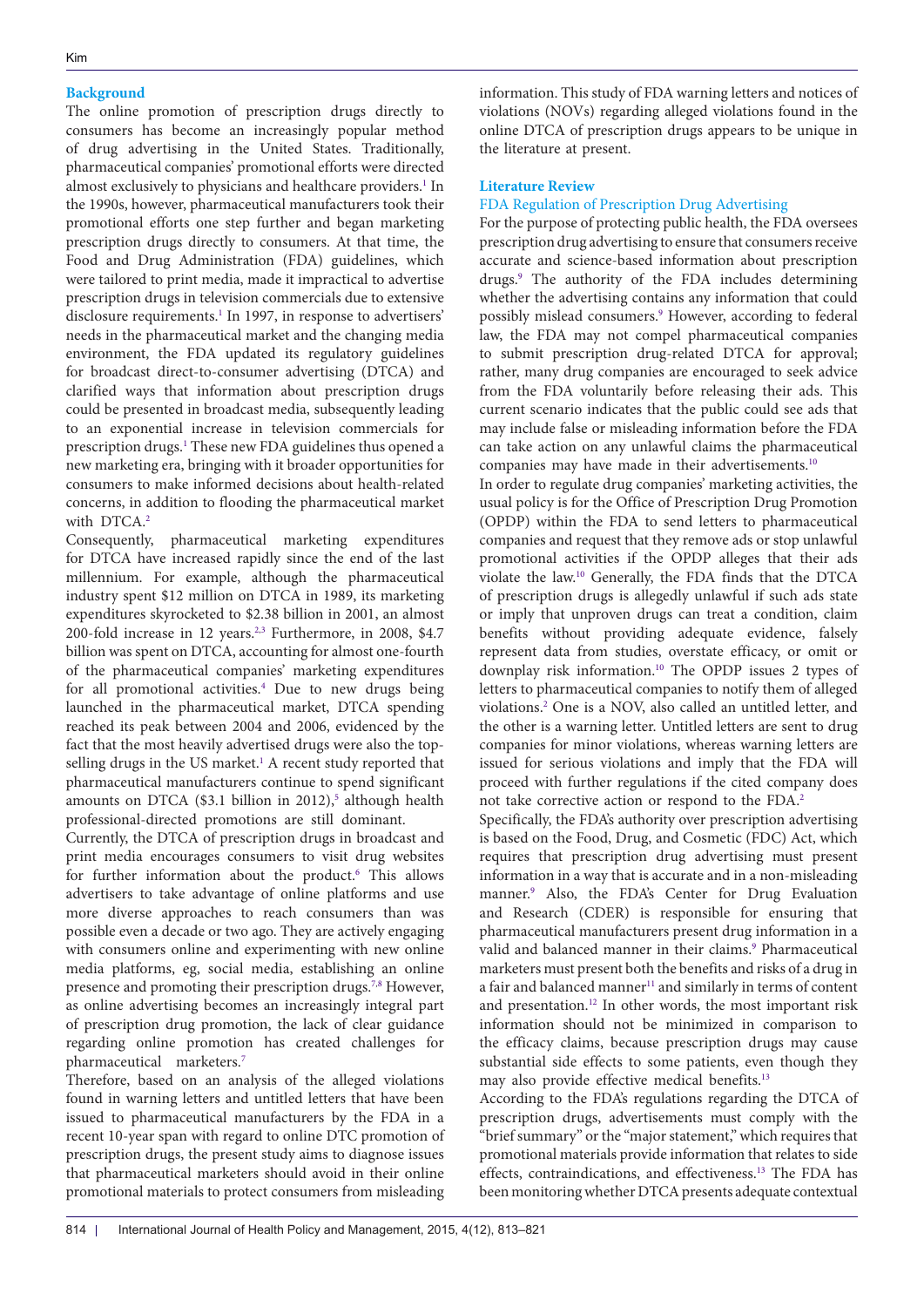and risk information with understandable language in a fair and balanced manner in an attempt to ensure that consumers receive non-misleading promotional claims. Although the FDA has recognized the importance of the Internet as a growing marketing channel for pharmaceutical companies, the agency has expressed concerns as to how to best achieve fair balance in the DTCA of prescription drugs in an online environment.<sup>14,15</sup> The growing number of available online DTCA platforms, including social media posts, banner ads, embedded videos, and sponsored links on search engines, makes it increasingly difficult for the FDA to monitor and regulate all such promotional activities. In an effort to address these concerns, in 2013, the FDA introduced draft guidelines for consumer-directed online promotional activities,<sup>[15](#page-8-10)</sup> and 3 other draft guidelines were added in 2014.[14,](#page-8-9)[16](#page-8-11),[17](#page-8-12) However, it appears that these draft guidelines do not comprehensively address concerns related to online prescription drug promotions advertised directly to consumers[.7](#page-8-2)

## Consumer Advantages and Disadvantages of Direct-to-Consumer Advertising of Prescription Drugs

DTCA helps consumers have better discussions with their physicians and to make better health-related decisions as active consumers.[13](#page-8-8),[18](#page-8-13) Prescription drug advertising can be useful in that it enables consumers to pay closer attention to their health conditions and learn about new medications and treatment options.[19](#page-8-14) DTCA arguably lessens the stigma associated with many health concerns and diseases, thereby making it easier for consumers to discuss such private matters with their doctors and seek treatment,<sup>[2](#page-7-1)</sup> while reducing unnecessary surgeries and hospitalization, which lowers overall healthcare costs.[20](#page-8-15)

Despite the various benefits of DTCA, some have expressed considerable concern regarding the DTCA of prescription drugs due to the inadequate presentation of information in the ads, which could result in adverse effects for consumers. For instance, DTCA may cause unnecessary anxiety, in that frequent exposure to such information makes people overly concerned about their health.<sup>[21](#page-8-16)</sup> Notably, the major problem associated with DTCA is that advertisers often overemphasize the efficacy of a prescription drug while minimizing the risks associated with the drug's use, which leads patients to conclude that certain brands of drugs are more effective and safer than others, or that certain brands have only minor risks.[18](#page-8-13) As an example, models in ads for HIV medications are portrayed as healthy-looking people who actively engage in social activities, downplaying the cause of HIV while highlighting aspirational images.[22](#page-8-17) Visual cues in ads serve an important persuasive role, $2<sup>2</sup>$  and the portrayal of drugs and medical conditions in DTCA can be problematic and misleading in this regard. Thus, given these considerations, the following sections discuss the key concerns that have been raised with regard to DTCA in both traditional media and online media.

## Achieving a Fair Balance of Information in Direct-to-Consumer Advertising of Prescription Drugs

The primary key area of concern regarding prescription drugs advertised directly to consumers is that of fair balance, ie, a balanced presentation of the benefits and the risks of the drugs being advertised. This issue has been ongoing since

DTCA became available in broadcast and print media. For example, a study focusing on the warning letters and untitled letters that the FDA issued to drug advertisers with regard to DTCA in broadcast and print media reveals that about 38% of the complaints centered on the fair balance issue.<sup>20</sup> The thrust of the complaints is that failing to achieve fair balance is primarily due to the lack or minimization of risk information in the allegedly violative ads.<sup>20</sup> The commercials on broadcast media, where product claims are made in a limited length of time (30 to 60 seconds), often do not adequately communicate side effects, contradictions, and precautions, which presumably could mislead consumers.<sup>21</sup> The inadequate presentation of risk information in DTCA can negatively affect consumers by making it difficult for them to understand the side effects of the drugs that are being promoted in televised DTCA.<sup>[20,](#page-8-15)[23](#page-8-18)</sup>

One reason that pharmaceutical marketers may fail to present information about their drugs in a fair and balanced manner might be the lack of explicit guidelines as to ways they can achieve a balanced presentation of benefit and risk information.[20](#page-8-15) The more recent addition of online DTCA to existing broadcast and print media DTCA has created even more challenges for the FDA to ensure the balanced presentation of pharmaceutical information to the public.<sup>[7](#page-8-2)</sup>

## Direct-to-Consumer Advertising of Prescription Drugs on the Internet

The pharmaceutical industry is moving forward rapidly into online marketing, as online media platforms allow marketers to reach a larger number of consumers than traditional forms of media, help target specific patients, and are more cost efficient than TV or print.<sup>[7,](#page-8-2)24</sup> In order to promote prescription drugs directly to consumers online, pharmaceutical manufacturers have spent their advertising budgets on online banners, streaming videos, sponsored ads on search engines, and product websites.<sup>1</sup> Among these online promotion types, prescription drug websites now serve as a primary source for consumers to obtain a variety of information about prescription drugs in detail, such as testimonials from the drug's users, assessment tools, and the drug's risks and benefits.[25](#page-8-20) Because the FDA permits broadcast DTCA to refer consumers to a brand's website, print advertisements, or a tollfree telephone number, the brand websites for prescription drugs thus have become venues that consumers can visit to seek further information about particular drugs.<sup>23</sup>

Interestingly, however, studies have revealed that nearly half of these websites did not actually include risk information about the drugs being advertised.<sup>[25](#page-8-20)</sup> Furthermore, any risk information included often was not designed or presented in a way that was similar to the benefit information. More significant, the risk information was not explicitly visible; for example, visitors to the site were forced to scroll down to see it, which could minimize the chance of consumers seeing the information at all[.25](#page-8-20) In a similar vein, another study showed that the benefit information was presented in a way to attract more attention from the viewer, whereas the risk information was less eye-catching.<sup>[26](#page-8-21)</sup> Thus, pharmaceutical marketers often fail to address risk information as adequately on their websites as they did when they advertised in broadcast and print media.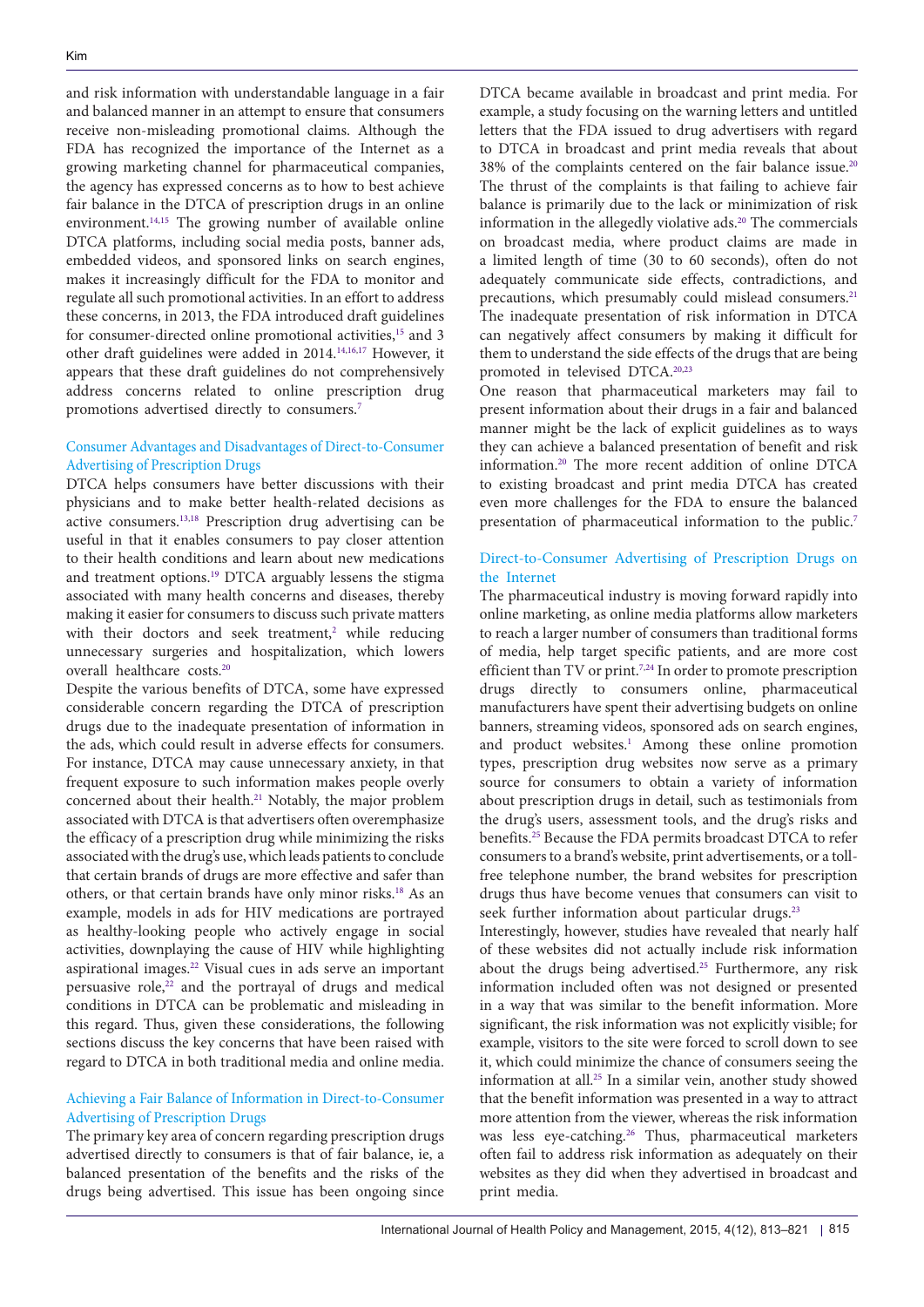In a recent study examining pharmaceutical manufacturers' social media presence for their prescription drugs, all top 10 pharmaceutical corporations were found to have Facebook pages and Twitter feeds.[7](#page-8-2) In addition, 8 companies had dedicated YouTube channels and healthcare-related mobile applications, suggesting that pharmaceutical marketers are actively adopting digital channels as marketing tools.[7](#page-8-2) With the growing use of digital channels as prescription ad platforms, the FDA has begun to express concerns and send preemptive warning letters to major pharmaceutical companies advising them to stop placing sponsored link ads on search engines in a misleading way—ie, omitting risk information[.27](#page-8-22) What's more, social media can be an incredibly complex form of media, in that marketers are unable to completely control their marketing messaging;<sup>7</sup> thus, scholars posit that alternative regulatory policy, eg, independent thirdparty oversight, is necessary to ensure public safety.<sup>24</sup>

### **Research Questions**

Online media platforms provide many opportunities for pharmaceutical manufacturers to promote prescription drugs directly to consumers. Simultaneously, however, this information can be misleadingly delivered to consumers, threatening public health. Therefore, the goal of this study is to understand the FDA's concerns with regard to the online DTCA of prescription drugs by examining the FDA's warning letters and untitled letters that have been issued to pharmaceutical companies. This study identifies the most common alleged violations that pharmaceutical manufacturers often make in their online promotional activities, and thus addresses the following research questions. RQ1. What types of online promotional platforms received the most letters from the FDA?

RQ2. What are the drug categories that have been the subject of FDA warning and untitled letters?

RQ3. What types of legal violations does the FDA allege most frequently occur in the online DTCA of prescription drugs?

RQ4. How do the types of alleged violations differ by online promotion type?

## **Methods**

This analysis is based on the warning letters and NOVs issued by the FDA from 2005 through 2014 concerning the online DTCA of prescription drugs. The present study examined FDA letters over a recent span of 10 years when scholars began to pay particular attention to drug manufacturers' online promotional activities with regard to prescription drugs. Since the last time the FDA's warning letters with regard to traditional media—broadcast and print—were studies in 2003,<sup>20</sup> 2 new studies focusing on online media have come out: Huh and Cude<sup>[26](#page-8-21)</sup> investigated the fair balance issue in direct-to-consumers prescription drug websites in 2004, and another similar study was published by Sheehan in 2007.[25](#page-8-20) Therefore, for the purpose of expanding the current discussion of drug manufacturers' online promotional activities, the present study examined alleged violations of prescription drug promotions from 2005 to 2014.

These letters are publically accessible and available from the FDA's website. A total of 262 letters were downloaded. First, letters were categorized as being related to consumer-

directed online promotion (73 letters), consumer-directed traditional media promotion (48 letters), and healthcare professional-directed promotion (141 letters). As this study is only concerned with online DTCA, the consumer-directed traditional media and healthcare professional-directed promotion category letters were discarded.

The letters that were issued for online promotional activities only were then content-analyzed into subcategories based on online promotion type, drug category, and type of alleged violation. The majority of located letters contained multiple alleged violations; thus, 179 allegations of violations were counted in total. Only 11 letters identified a single alleged violation. The rest of letters reported 2 or more violations: 24 letters with 2 violations, 32 letters with 3 violations, and 6 letters with 4 violations.

Two coders coded the letters to ensure inter-coder reliability. Coders were trained to increase inter-coder reliability and coded the data according to a structured coding scheme; further, they were instructed to examine both actual promotional materials and letters to correctly code the data into relevant categories. These actual promotional materials were also downloaded from the FDA website, along with the letters. Krippendorff 's α was used for the inter-coder reliability check.<sup>28</sup> Krippendorff's α for the variables ranged from 0.82 to 1.0.

The coding protocol was developed based on Sheehan's study, which examined FDA warning letters regarding DTCA violations in traditional media.[20](#page-8-15) The coding protocol included (1) issue date, (2) name of drugs, (3) drug categories, (4) online promotion type, and (5) categories of alleged violation. Coders were instructed to initially look at subheadings of violations to determine relevant categories when coding violations. Coding for online promotion type was easily identifiable because the FDA addressed the type of media they were investigating in the introductory paragraph of the letters.

Types of online promotion were categorized into website, online paid ads, online video, email, and social media. Promotional materials on manufacturers' websites were promotional messages or drug information including text and graphics. Online paid ads included text ads (ie, sponsored links) on search engine sites such as Google and online banner ads. One type of online video promotion was a video clip embedded in a manufacturer's website, either in the form of patients' testimonials or as an online video ad. Another type of online video promotion was a YouTube video clip uploaded by a drug manufacturer in the form of a video ad to be included as video streaming content on nondrug manufacturers' sites. Email was the electronic mail sent to consumers by pharmaceutical marketers. Social media promotions for the purpose of this study were mainly related to Facebook, ie, Facebook pages and the Facebook "share" button on a manufacturer's website.

Online promotion types were then grouped into 2 categories: market-controlled and market-influenced. Market-controlled promotions are websites, online paid ads, online videos, and emails in which marketers have full control of their marketing messaging. By contrast, drug manufacturers are unable to fully control their promotional activities on social media because social media platforms specifically enable consumers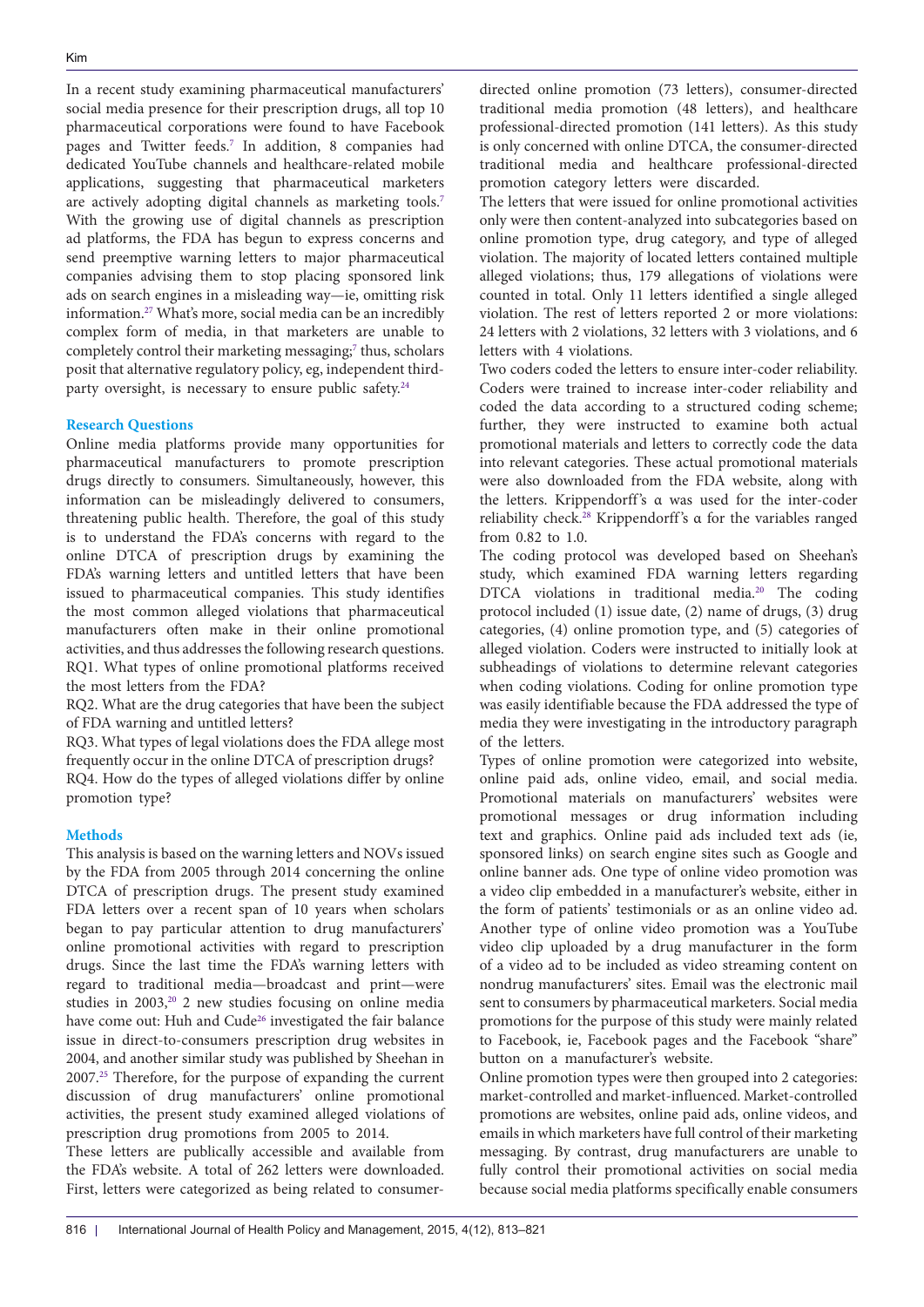add their own messages and share information with fellow consumers[.7](#page-8-2) In fact, the FDA has indeed expressed concerns about the uncontrollability of social media promotional materials in its letters.<sup>29,[30](#page-8-25)</sup>

These violations were then grouped into 6 categories: risk information, indication information, efficacy information, product labeling, approval issues, and material information issues. In categorizing the alleged violations, Sheehan's categories of complaints from her 2003 study were employed,<sup>[20](#page-8-15)</sup> with the addition of categories for indication information and product labeling. According to Sheehan's types of complaints,<sup>20</sup> alleged violation of risk information is concerned with the omission of important risk information and minimization of risk information. If the letters cited a violation because the material in question did not disclose or clearly state risk information, it was coded as omission of risk information, whereas it was coded as minimization of risks when the promotional material downplayed the seriousness of risks. Complaints about efficacy information are often associated with misleading communication about the benefits of drugs, such as an overstatement of benefits or unsubstantiated claims of efficacy. Approval issues were coded when the pharmaceutical companies promoted drugs that were under investigation. Material information was used to indicate the type of complaints related to misleading communication of ingredients information for the drugs. Violation of product labeling, a newly added complaint category, was often related to sponsored links on a search engine. The FDA invoked this complaint when the drug manufacturers failed to adequately present both the generic name and brand name of the drug. Another newly added complaint category was indication information, aimed at material which misleadingly communicated drugs' dosage instructions by broadening the patients types who should be taking the drugs or failing to adequately present when and how to take the drugs to ensure safety.

#### **Results**

## Ten Years (2005 to 2014) of FDA Allegations of Violative Direct-to-Consumer Advertising in Online Media

Seventy-three warning letters and NOVs were collected for analysis. Alleged violations were found in a variety of online promotion types. Approximately half of the letters were issued by the FDA for advertisements on drug websites. About 25% of the violations were found in the online paid ad category, such as banner ads and text ads. The letters that were issued for online video promotion accounted for 22% of

the total number of letters (see [Table 1](#page-4-0)). Thus, the majority (94.5%) of violations were related to promotional materials in these 3 media platform categories. Notably, over the 10 years in the time range for this study, 5 warning letters were issued concerning advertisers' promotional activities on brand websites and 3 warning letters were sent concerning online videos. Thus, it appears that the FDA has expressed considerable concern over promotional materials on drug companies' websites and online videos when determining alleged violations. Therefore, RQ1 was addressed.

Interestingly, the results revealed that pharmaceutical companies use email (2 letters were found) in an attempt to reach specific individuals. Social media widgets, the Facebook "share" button on a webpage, are also used by pharmaceutical marketers to encourage consumers to engage in the content and propagate messages.

In general, DTCA is more common for drugs intended to treat chronic condition, serving as a reminder for prescription refill.<sup>[1,](#page-7-0)[7](#page-8-2)</sup> As such, pharmaceutical manufacturers target this market, where larger number of patients regularly ask for prescriptions for extended periods of time.<sup>1,[7](#page-8-2)</sup> The finding in the present study indicated that about 22% of the letters examined were issued for cancer treatment drugs (see [Table 2](#page-5-0)). Thus, RQ2 was addressed.

Next, among the 6 violation categories, alleged violation of risk information was the most frequently reported, followed by efficacy information and indication information (see [Table 3](#page-5-1)). It also appeared that alleged violation of risk information went hand in hand with efficacy information, meaning that pharmaceutical marketers seemed to downplay risk information for the sake of emphasizing the benefits of their drugs. For some letters, the FDA claimed both omission and minimization of risk information when addressing alleged violation of risk information. The most serious problem of alleged violation of efficacy information was overstating the efficacy of drugs and claiming benefits without providing substantiated evidence. The alleged violation of indication information was newly added in the present study, as it was not found in DTCA in traditional media in Sheehan's 2003 study. Specific problems found in this violation category were inadequate communication of drug indication regarding dosage instructions and broadening patient types eligible to take the drugs. These results addressed RQ3.

Finally, RQ4 asks whether the types of alleged violations differ by online promotion type. As shown in [Table 4](#page-6-0), specific alleged violations were more frequently reported in certain types of online promotional activities. For example, the majority of

<span id="page-4-0"></span>**Table 1.** Types of Online Promotion Warned by the FDA

|                                                                                                                                                                                                                                                                               | <b>Online Promotion Category</b> | <b>Types of Promotion</b>                                                       | No.  | Percent |
|-------------------------------------------------------------------------------------------------------------------------------------------------------------------------------------------------------------------------------------------------------------------------------|----------------------------------|---------------------------------------------------------------------------------|------|---------|
|                                                                                                                                                                                                                                                                               | Website                          | Website/webpage                                                                 | 35   | 47.9    |
| Sponsored links in Internet search engines/banner ads<br>Online paid ad<br>Marketer controlled<br>Online video<br>Promotional online video on independent websites <sup>a</sup><br>Email<br>Email promotion<br>Marketer influenced<br>Social media<br>Facebook pages<br>Total |                                  | 18                                                                              | 24.7 |         |
|                                                                                                                                                                                                                                                                               |                                  | Embedded testimonial videos or promotional videos on manufacturers' websites    |      | 21.9    |
|                                                                                                                                                                                                                                                                               |                                  |                                                                                 |      |         |
|                                                                                                                                                                                                                                                                               |                                  | 2.7                                                                             |      |         |
|                                                                                                                                                                                                                                                                               |                                  | Social media widgets (Facebook "Share" button) on drug manufacturers' websites/ |      | 2.7     |
|                                                                                                                                                                                                                                                                               |                                  |                                                                                 | 73   | 99.9    |

Abbreviation: FDA, Food and Drug Administration.

a One promotional video was a YouTube video clip uploaded by a drug manufacturer and the other video was and online video ad placed as video streaming news content on CNN.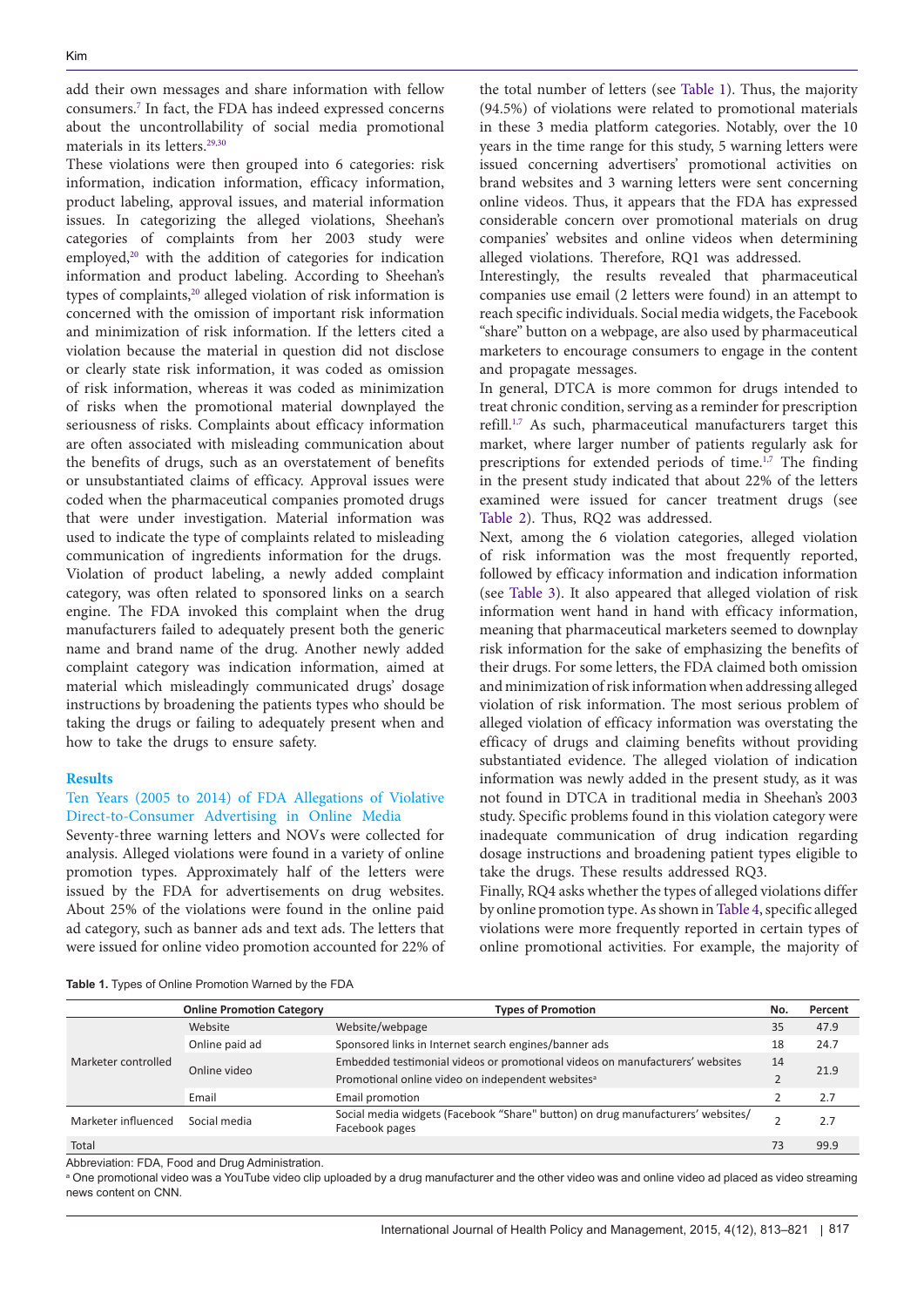<span id="page-5-0"></span>

|  |  |  | Table 2. Types of Drugs Receiving FDA Warning or Untitled Letters |  |  |  |  |  |
|--|--|--|-------------------------------------------------------------------|--|--|--|--|--|
|--|--|--|-------------------------------------------------------------------|--|--|--|--|--|

| <b>Drug Category</b>               | No.            | Percent |
|------------------------------------|----------------|---------|
| Cancer                             | 16             | 21.9    |
| Dermatological conditions          | 9              | 12.3    |
| Urological conditions              | 5              | 6.8     |
| Cardiovascular disease             | 5              | 6.8     |
| Psychiatric/neurological disorders | $\overline{a}$ | 5.5     |
| Musculoskeletal ailment            | 4              | 5.5     |
| OB/GYN conditions                  | 3              | 4.1     |
| HIV-AIDS                           | 3              | 4.1     |
| Gastrointestinal conditions        | 3              | 4.1     |
| Infections/non-HIV disease         | 3              | 4.1     |
| High cholesterol                   | 3              | 4.1     |
| Allergy                            | $\overline{2}$ | 2.7     |
| <b>Arthritis</b>                   | $\overline{2}$ | 2.7     |
| Depression                         | $\overline{2}$ | 2.7     |
| <b>Diabetes</b>                    | $\overline{2}$ | 2.7     |
| Osteoporosis                       | $\overline{2}$ | 2.7     |
| Respiratory condition              | $\mathbf{1}$   | 1.4     |
| Weight loss                        | $\mathbf{1}$   | 1.4     |
| Hypotrichosis of eyelash           | $\mathbf{1}$   | 1.4     |
| Serious pain relief                | $\mathbf{1}$   | 1.4     |
| <b>Tobacco addictions</b>          | $\mathbf{1}$   | 1.4     |
| Total                              | 73             | 99.8    |

Abbreviations: OB/GYN, obstetrics and gynecology; FDA, Food and Drug Administration.

online paid ads allegedly failed to present product labeling and indication information adequately, whereas online video promotions often omitted or misrepresented risk information (see [Table 4\)](#page-6-0). Thus, RQ4 was addressed.

In order to provide context for each alleged violation with regard to the online promotion of prescription drugs, the following sections provide detailed analysis regarding the top 4 alleged violations, ie, risk information, efficacy

<span id="page-5-1"></span>Table 3. Types of Alleged Violations

information, indication information, and product labeling, which accounted for approximately 88% of the total alleged violations.

### Risk Information

The FDA alleges a policy violation when the advertisement fails to communicate a drug's risk information correctly by omitting or minimizing the side effects associated with the drug.[31](#page-8-26) For instance, in a 2006 warning letter issued to BioMarin Pharmaceutical regarding its FDA-approved drug Orapred, a prescription treatment for allergic conditions in asthma patients, the FDA alleged that the company's website for the drug was in violation because it contained efficacy claims but the risk information was not easily accessible. Also, a NOV was issued to KV Pharmaceutical for its email promotion because the benefit claims were conspicuously presented using large, bold headers with bullets, whereas all the risk information was at the end of the email, using smaller font without any bolding or bullet points.

Findings in this study revealed that the risk information for drugs was not always communicated adequately in terms of format, quantity, location, or even its level of seriousness. According to the FDA, the risk information, when compared to the benefit information, was displayed less prominently in online promotional materials. Most important, the FDA expressed concern in its letters that the lack of risk information or inadequate presentation of such information could mislead consumers by possibly causing them to believe that the advertised drug has more benefits than risks, which could ultimately threaten public health.

### Efficacy Information

In general, the FDA considers promotional materials to be misleading if advertisers tout a drug as superior to other

| <b>Category of Alleged Violation</b> | <b>Details of Alleged Violation</b>                                | No.          | Percent |
|--------------------------------------|--------------------------------------------------------------------|--------------|---------|
| Risk information                     | Subtotal                                                           | 58           | 32.4    |
|                                      | Omission of risk information                                       | 39           | 21.8    |
|                                      | Minimization of risk information                                   | 19           | 10.6    |
| Efficacy information                 | Subtotal                                                           | 51           | 28.5    |
|                                      | Overstatement of efficacy                                          | 25           | 14.0    |
|                                      | Unsubstantiated claims                                             | 12           | 6.7     |
|                                      | Unsubstantiated superiority claims                                 | 10           | 5.6     |
|                                      | Misleading claims                                                  | 4            | 2.2     |
| Indication information               | Subtotal                                                           | 34           | 19.0    |
|                                      | Inadequate communication of indication                             | 15           | 8.4     |
|                                      | Broadening of indication                                           | 12           | 6.7     |
|                                      | Misleading communication of the indication                         | 3            | 1.7     |
|                                      | Failure to state full indication                                   | $\mathbf{1}$ | 0.6     |
|                                      | Misleading claims regarding dosing                                 | 1            | 0.6     |
|                                      | Unsubstantiated dosing claims                                      | $\mathbf{1}$ | 0.6     |
|                                      | Omission of indication information                                 | $\mathbf{1}$ | 0.6     |
| Product labeling                     | Subtotal                                                           | 14           | 7.8     |
|                                      | Failure to use required established name                           | 14           | 7.8     |
| Material information issues          | Subtotal                                                           | 13           | 7.3     |
|                                      | Omission of material facts                                         | 10           | 5.6     |
|                                      | Misleading presentation                                            | 3            | 1.7     |
| Approval issues                      | Subtotal                                                           | 9            | 5.0     |
|                                      | Promotion of an investigational new drug/promotion of unproved use | 9            | 5.0     |
| Total                                |                                                                    | 179          | 100     |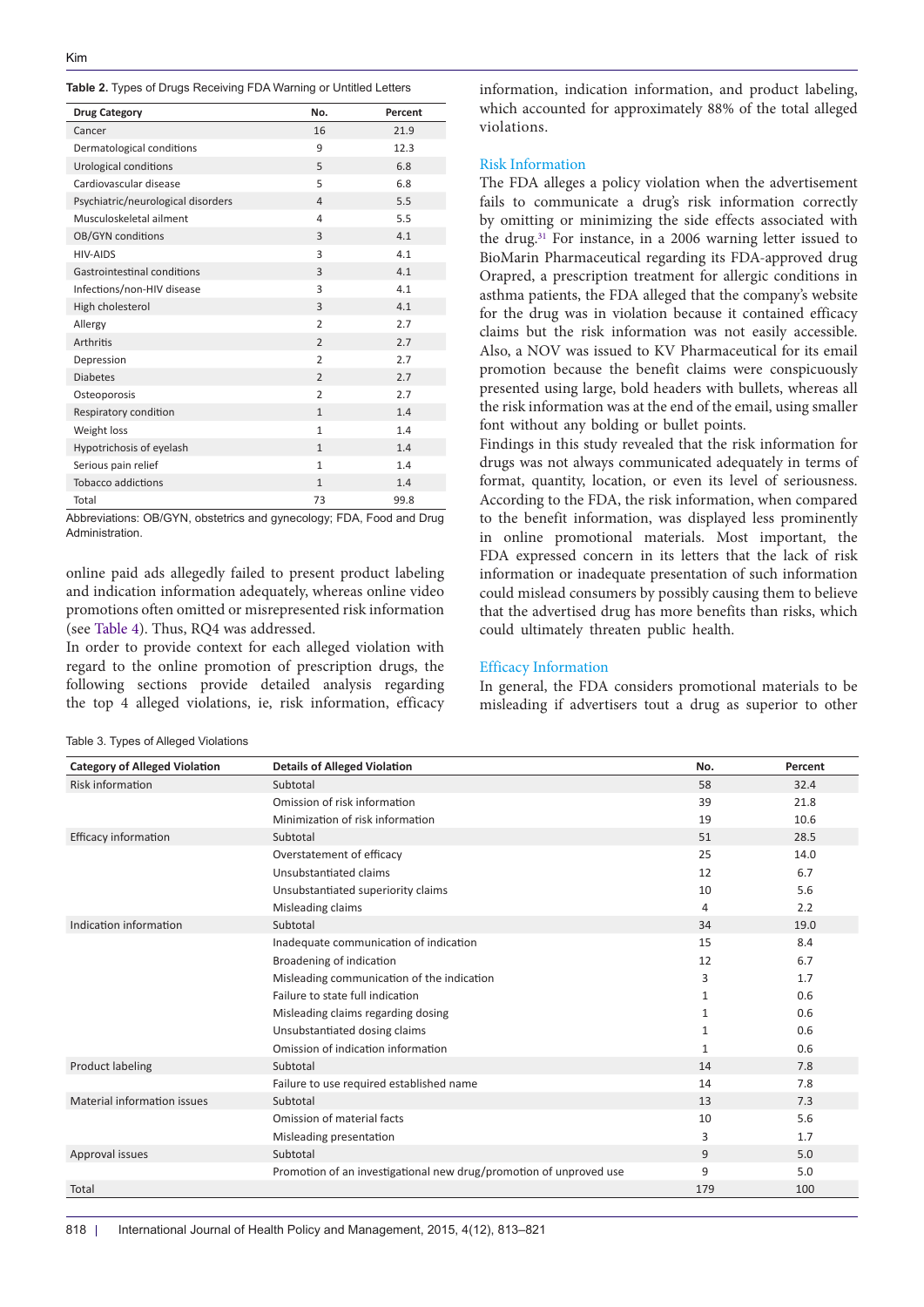<span id="page-6-0"></span>**Table 4.** Types of Alleged Violations by Online Promotion Type

| <b>Category of Alleged Violation</b> | Website | <b>Online Paid Ad (Text/Banner)</b> | <b>Online Video/Webcast</b> | <b>Social Media</b> | Email |
|--------------------------------------|---------|-------------------------------------|-----------------------------|---------------------|-------|
| Risk information                     | 27      | 16                                  | 15                          |                     |       |
| Efficacy information                 | 26      |                                     | 11                          |                     |       |
| Indication information               | 13      | 12                                  |                             |                     |       |
| Product labeling                     |         | 15                                  |                             |                     |       |
| Approval issues                      |         |                                     |                             |                     |       |
| Material information issues          |         |                                     |                             |                     |       |
| Total                                | 81      | 45                                  | 36                          |                     |       |

alternatives without basing this claim on adequate, wellcontrolled clinical trials and substantiated comparisons with competitors in addressing the safety and effectiveness of the product.[32](#page-8-27) For instance, in a warning letter issued for inadequate claims of superiority, the FDA alleged that Adderall XR's video testimonial posted on YouTube misleadingly implied that Adderall XR was more likely than its competitors to treat attention deficit hyperactivity disorder (ADHD) symptoms without providing substantial evidence to support such claims in the video. This violation type was found most frequently on companies' websites, followed by online videos (see [Table 4](#page-6-0)). The FDA specifically expressed public health and safety concerns about benefit claims that overstate or inflate efficacy without providing clinical evidence that would ensure the safety of the drugs.

## Indication Information

Alleged violations of the inadequate communication of indication were frequently found in sponsored links on search engines, where advertisers needed to communicate key messages within the limited space allowed on the search engine websites.

According to the NOV the FDA issued to Pfizer in 2009, one of Pfizer's sponsored links provided incomplete content about dosage information for their product Aromasin. The FDA alleged in this letter that Aromasin's sponsored link broadened the indication, implying that the promoted drug was available for treatment of the broader female population, although the drug treatment was limited to only a specific type of patient, ie, postmenopausal women. Similarly, a letter regarding Orapred, a medication approved to treat only severe allergic conditions for adult and pediatric populations with asthma or respiratory disorders, found that the drug's website described only the general condition of asthma, implying that Orapred was useful for a broad range of conditions and patients, thereby failing to describe important limitations regarding Orapred's indication.

## Product Labeling

The FDA warning letters and NOVs indicated that many sponsored links, ie, text ads on search engines, allegedly failed to use the required established name of the drug being promoted. According to FDA regulations, the established name, or generic name, that includes the active ingredients of the drug, must accompany the proprietary name, which is the drug's brand name. In order to provide details about the drugs to consumers, the established name should be placed to the right of or below the proprietary name[.15](#page-8-10) Based on the requirements for the presentation of prescription drugs'

product names, including the size, placement, and frequency of labeling and advertising, the FDA alleged that the sponsored links inadequately presented the product name, thereby misrepresenting the particular drug's established name (see [Table 4\)](#page-6-0). In addition, these sponsored links were the most frequently associated with alleged violations of the risk and indication information presentation requirements. The lack of risk information or inadequate presentation of indication information may be attributed to the limited advertising space in sponsored links.

## **Discussion**

This study examined the FDA's concerns with regard to online promotional activities of prescription drugs advertised directly to consumers. The FDA's warning letters and NOVs, which were issued to pharmaceutical manufacturers over a recent span of 10 years, were thus content-analyzed.

The results indicate that nearly 95% of the alleged violations were found in promotional content from branded drug websites, online paid ads, and online videos. The FDA expressed considerable concern over online promotion of cancer treatments, which require regular prescriptions for long-term treatment. The most significant finding, that concerning the fair balance issue, suggests that the online promotional content of prescription drugs fails to present risks and benefits in a balanced manner. This issue has also been a primary concern for traditional forms of media, such as broadcast media and print media,<sup>20</sup> suggesting that presenting drug information in a fair and balanced manner remains a major problem.

New forms of advertising platforms have been accompanied by new violations as well. For instance, due to limited character space, sponsored ads on search engines frequently fail to state a drug's correct indication information fully or to present the product names as adequately as the law requires by not correctly communicating both the brand name (proprietary name) and the generic name (established name). These failures could result in safety concerns, because the lack of indication information and active ingredient information could lead to misuse of the drug. The FDA expresses particular concern about sponsored links on search engines, as evidenced by preemptive untitled letters sent to major pharmaceutical manufacturers in 2009 to advise drug advertisers about the need for the adequate presentation of product labels.[27](#page-8-22) As a result, the FDA published draft guidelines for this type of advertising, providing guidance about ways to present drug information, specifically risk information associated with drug usage, on sponsored links where advertising space is relatively limited.[15](#page-8-10) In the draft guidelines,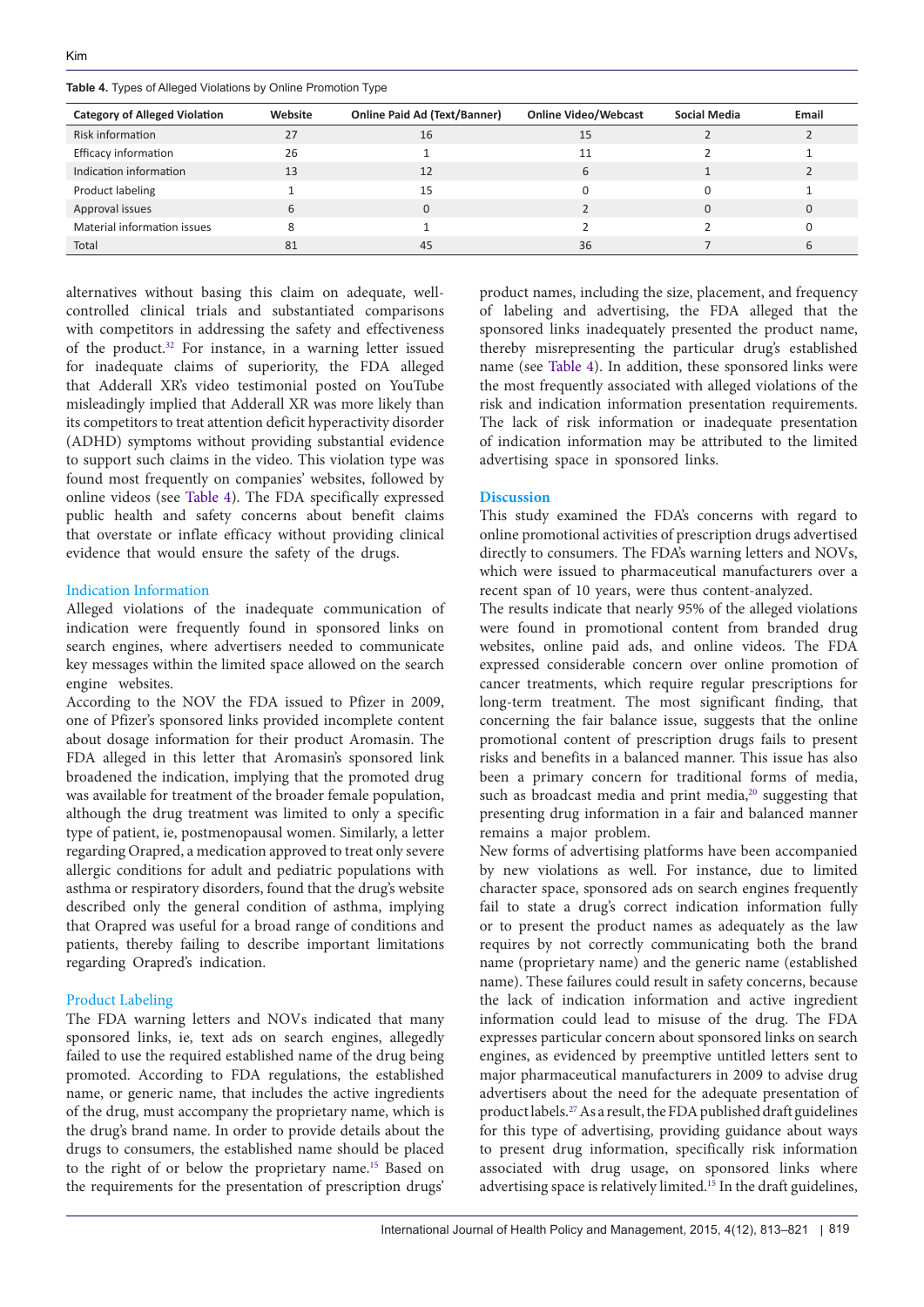the FDA acknowledges that character space limitations on online platforms might pose challenges for pharmaceutical manufacturers in delivering both benefits and risks in a fair and balanced manner. This guidance therefore specifically addressed the importance of the adequate presentation of risk information that could prevent consumers from viewing misleading drug information.[15](#page-8-10)

In addition, the FDA is increasingly concerned over the growing popularity of social media as a pharmaceutical marketing channel, as evidenced by the recent industry guidance for social media published in 2014. However, researchers have suggested that the guidelines do not adequately troubleshoot issues pertaining to social media marketing.[24](#page-8-19) Though only 2 letters were found regarding social media promotions in this study, top pharmaceutical manufacturers have already been developing their social media presence, actively adopting social media in their marketing communication strategy.<sup>[7](#page-8-2),[24](#page-8-19)</sup> Moreover, their Facebook pages appear to be accessible to non-US consumers, although the pages do indicate that they are designated only for US consumers, creating further regulatory concerns.<sup>[7](#page-8-2),[33](#page-8-28)</sup> According to the letters studied, the FDA specifically expressed concerns about the uncontrollability of social media, in that regulators can hardly oversee content created by consumers on social media and message-sharing through the media, which makes it difficult for marketers to predict a message's viral impact.

Pharmaceutical marketers are also trying to reach specific patients through personal email, and the FDA finds that important risk information and indication information are not adequately communicated in email promotions. In general, consumers perceive individually tailored promotional materials as easier to understand and more attention-catching than non-tailored ones;<sup>[34](#page-8-29)</sup> thus, promotional emails that are sent individually to specific patients can be quite problematic with regard to fair balance issues. It is clear that pharmaceutical marketing through social media and tailored emails warrants close attention and further research to respond to growing industry inquiries.

Online platforms allow pharmaceutical manufacturers to create content in a variety of formats. Benefit and risk information about drugs can be presented in different ways, too. It is possible to overstate benefit information by presenting efficacy information on the first page of a website, for example, or by using larger font in an email. By the same token, the risks of a drug can be perceived as less significant if the information is presented in a smaller font or requires many clicks to reach the relevant page. Although prescription drugs provide many benefits to patients, they also may be accompanied by serious risks.<sup>24</sup> Due to the side effects that might affect some patients significantly, prescription drugs traditionally have been prescribed by and their use advised under the guidance of physicians. As the present study indicates, it is still challenging to present risk information adequately on online platforms.

Consumers acquire information either poorly or well depending on the way the information is presented.[35](#page-8-30) In fact, different types of information presentation on online platforms significantly affect consumers' perceptions and attitudes differently. For example, animated banner ads, as

opposed to static banner ads, lead to higher recall, click intent, and a positive attitude toward the ads due to their attentiongrabbing capabilities.[36](#page-8-31) Moreover, the visual appeal of website designs for the DTCA of prescription drugs may impede people's ability to process information correctly.[37](#page-8-32) Therefore, the inadequate presentation of drug information could result in informed but unsafe healthcare decisions and put public health and safety at risk.<sup>25</sup> In this vein, the FDA has insistently warned about visibility and accessibility of information in the online environment. It is increasingly clear that merely requesting that drug marketers present balanced information may not provide an ideal system of guidance in the online environment; rather, comprehensive guidelines that address the accessibility and visibility of information would help pharmaceutical marketers avoid putting so many misleading promotional activities online.

This study, however, has some limitations worth noting. One potential limitation of this study is that the letters issued by the FDA are only allegations of violations and not findings by a court. Second, the results are descriptive and do not represent all the online marketing issues with regard to DTCA in the pharmaceutical market. Despite these limitations, the present study does make meaningful contributions to the current discussion of online promotion of prescription drugs being advertised directly to consumers by identifying the FDA's concerns as revealed by their recent warning letters and NOVs. Furthermore, the findings from the current study provide pharmaceutical marketers with a note of caution about common mistakes to avoid in online promotions in order to meet the regulatory requirements while protecting consumers from misleading information.

## **Acknowledgements**

I would like to thank Dr. Michael Hoefges, who guided me to explore research in DTCA of prescription drugs, and Dr. Francesca Dillman Carpentier, for her excellent support as a mentor. I would also like to express my sincere gratitude to the anonymous reviewers whose constructive and thoughtful comments were so conducive to improving this manuscript.

#### **Ethical issues**

This research does not involve human subjects; thus, ethical issue regarding treatment of human samples is not applicable.

#### **Competing interests**

Author declares that she has no competing interests.

#### **Author's contribution**

HK is the single author of the manuscript.

#### **References**

- <span id="page-7-0"></span>1. Campbell S. Promotional Spending for Prescription Drugs. [https://](https://www.cbo.gov/sites/default/files/111th-congress-2009-2010/reports/12-02-drugpromo_brief.pdf) [www.cbo.gov/sites/default/files/111th-congress-2009-2010/](https://www.cbo.gov/sites/default/files/111th-congress-2009-2010/reports/12-02-drugpromo_brief.pdf) [reports/12-02-drugpromo\\_brief.pdf](https://www.cbo.gov/sites/default/files/111th-congress-2009-2010/reports/12-02-drugpromo_brief.pdf). Accessed April 16, 2015. Published December 2, 2009.
- <span id="page-7-1"></span>2. Palumbo FB, Mullins CD. The development of direct-toconsumer prescription drug advertising regulation. *Food Drug Law J*. 2002;57(3):423-443.
- <span id="page-7-2"></span>3. Calfee J. Public policy issues in direct-to-consumer advertising of prescription drugs. *J Public Policy Mark*. 2002;21(2):174-193.
- <span id="page-7-3"></span>4. Campbell S. Potential Effects of a Ban on Direct-to-Consumer Advertising of New Prescription Drugs. [https://www.cbo.gov/](https://www.cbo.gov/sites/default/files/112th-congress-2011-2012/reports/5-25-prescriptiondrugadvertising.pdf) [sites/default/files/112th-congress-2011-2012/reports/5-25](https://www.cbo.gov/sites/default/files/112th-congress-2011-2012/reports/5-25-prescriptiondrugadvertising.pdf) [prescriptiondrugadvertising.pdf](https://www.cbo.gov/sites/default/files/112th-congress-2011-2012/reports/5-25-prescriptiondrugadvertising.pdf). Published May 2011.